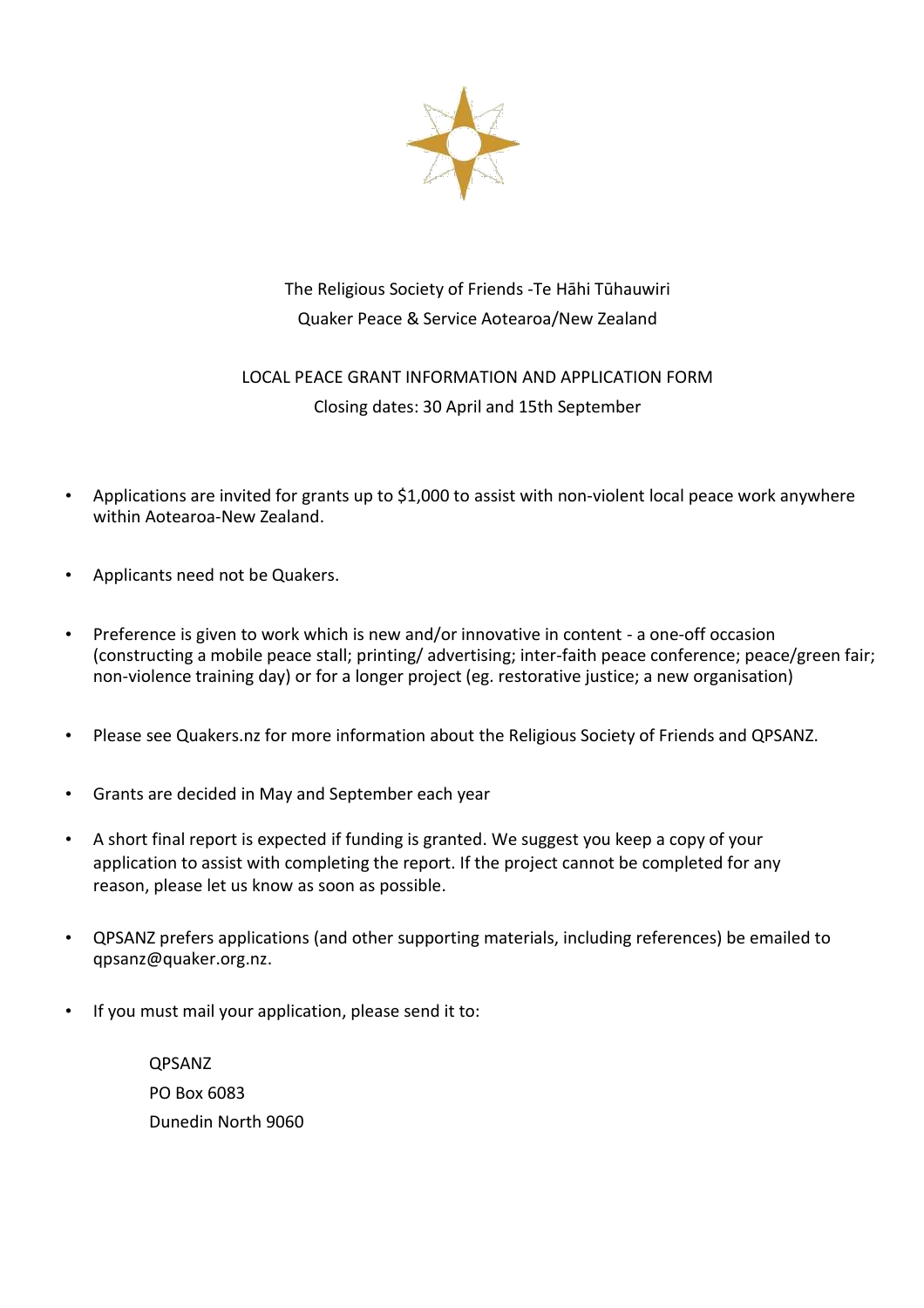#### LOCAL PEACE GRANT APPLICATION

#### (closing dates 30 April and 15thSeptember) \*\*Please allow four weeks for notification of decision\*\*

| Amount requested (up to \$1,000) |  |
|----------------------------------|--|
| Project name                     |  |
| Locality                         |  |
| Prospective start/finish dates   |  |

| Applicant's name |  |
|------------------|--|
| Address          |  |
| Telephone        |  |
| Email address    |  |

| What organisations are involved?                |  |
|-------------------------------------------------|--|
| First referee name and contact details          |  |
| Second referee name and contact<br>details      |  |
| Have you enclosed your references?              |  |
| Account name and banking details<br>for payment |  |
| Signature and date:                             |  |